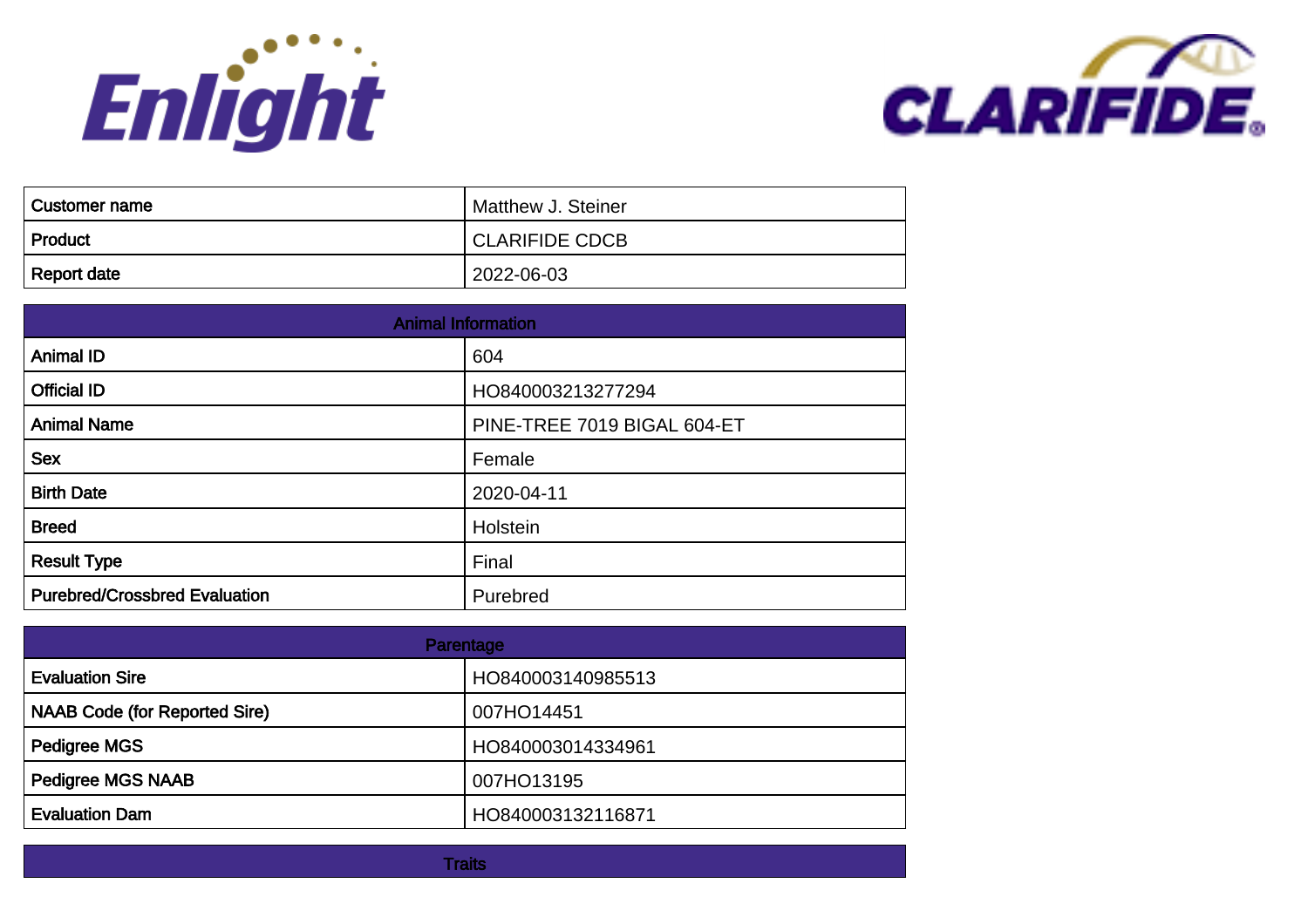| DWP\$       | 1,316 |
|-------------|-------|
| <b>TPI</b>  | 3,017 |
| NM\$        | 1,129 |
| CM\$        | 1,147 |
| FM\$        | 1,031 |
| GM\$        | 1,079 |
| <b>MILK</b> | 1,448 |
| <b>FAT</b>  | 102   |
| <b>PROT</b> | 62    |
| FAT%        | 0.16  |
| PROT%       | 0.06  |
| ${\sf FS}$  | 210   |
| <b>RFI</b>  | $-91$ |
| FE.         | 290   |
| <b>SCS</b>  | 2.64  |
| <b>DPR</b>  | 0.4   |
| <b>HCR</b>  | 4.0   |
| <b>CCR</b>  | 2.1   |
| F1          | $1.5$ |
| <b>PL</b>   | 7.1   |
| <b>LIV</b>  | $1.4$ |
| Z_MAST      | 108   |
| Z_METR      | 101   |
| Z_KETO      | 101   |
| Z_LAME      | 100   |
|             |       |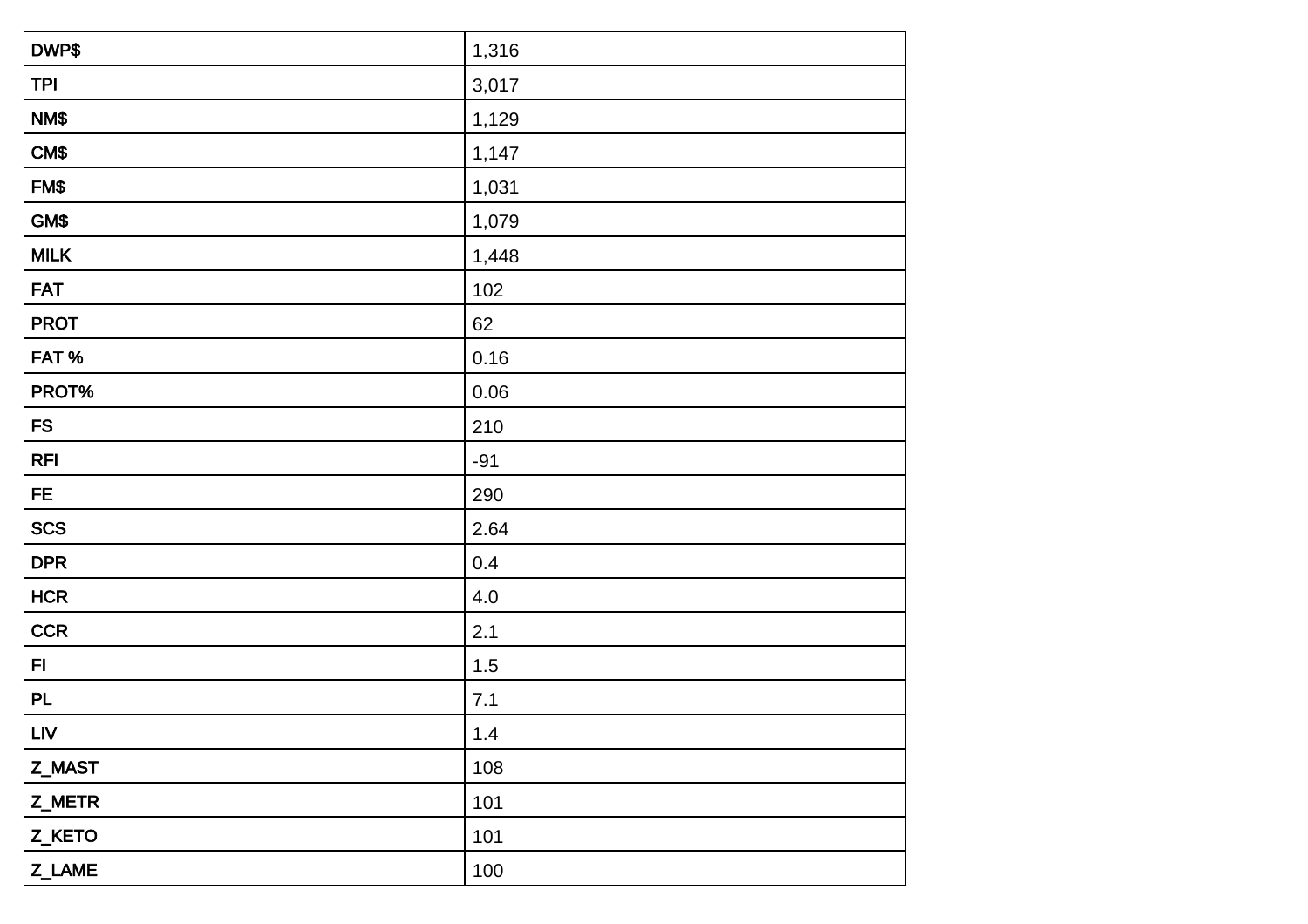| Z_RETP        | 94      |
|---------------|---------|
| Z_DA          | 105     |
| Z_MFV         | 97      |
| Z_ABRT        | 100     |
| Z_TWIN        | 101     |
| Z_RESP        | 99      |
| Z_CYST        | 101     |
| WT\$          | 179     |
| Z_Calf_LIV    | 101     |
| Z_Calf_Scours | 100     |
| Z_Calf_Resp   | 104     |
| CW\$          | 10      |
| CDCB_MAST     | 3.5     |
| CDCB_MET      | 0.4     |
| CDCB_RP       | $-0.3$  |
| CDCB_KET      | 1.8     |
| CDCB_DA       | 0.5     |
| CDCB_HC       | $0.0\,$ |
| CDCB_HLV      | 1.0     |
| <b>SCE</b>    | 1.9     |
| DCE           | 2.7     |
| <b>SSB</b>    | 6.5     |
| <b>DSB</b>    | 5.2     |
| CA\$          | 8.8     |
| GL            | $-1.9$  |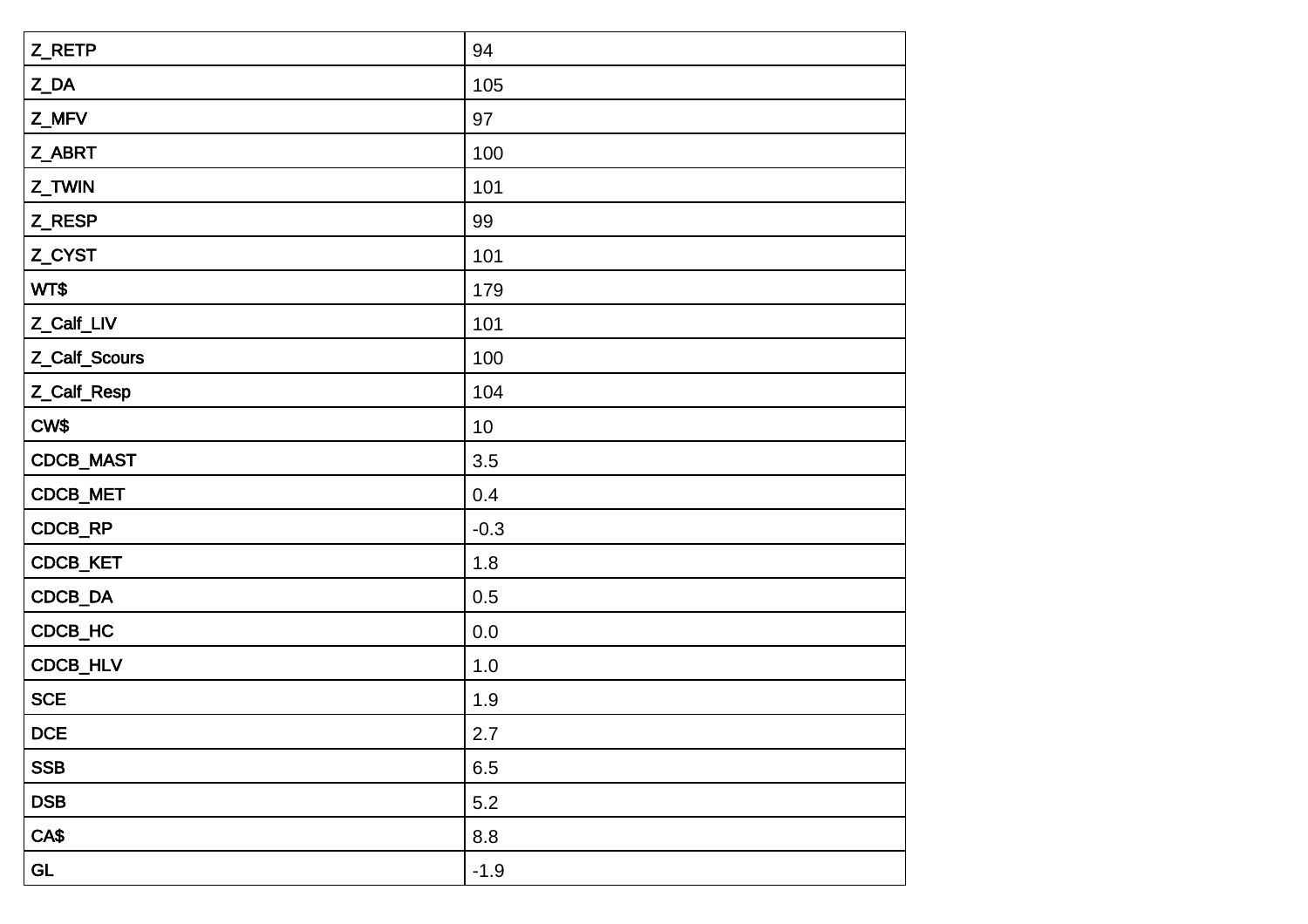| <b>EFC</b>       | $6.0\,$ |
|------------------|---------|
| <b>TYPE FS</b>   | 0.62    |
| <b>UDC</b>       | 0.61    |
| <b>BDC</b>       | $-0.79$ |
| <b>FLC</b>       | 0.28    |
| <b>ST</b>        | $-0.22$ |
| SG               | $-0.47$ |
| <b>BD</b>        | $-0.54$ |
| DF               | 0.69    |
| RA               | $-0.02$ |
| <b>RW</b>        | $-0.17$ |
| LS               | 1.18    |
| LR               | 0.12    |
| <b>FA</b>        | $-0.50$ |
| <b>FLS</b>       | 0.34    |
| <b>FU</b>        | 0.25    |
| UH               | 1.23    |
| <b>UW</b>        | 1.04    |
| UC               | $-0.17$ |
| UD               | $-0.17$ |
| FT               | 0.52    |
| <b>RT</b>        | 0.50    |
| <b>TL</b>        | $-0.72$ |
| <b>IND INBRD</b> | 17.7    |
| FUT INBRD        | 11.1    |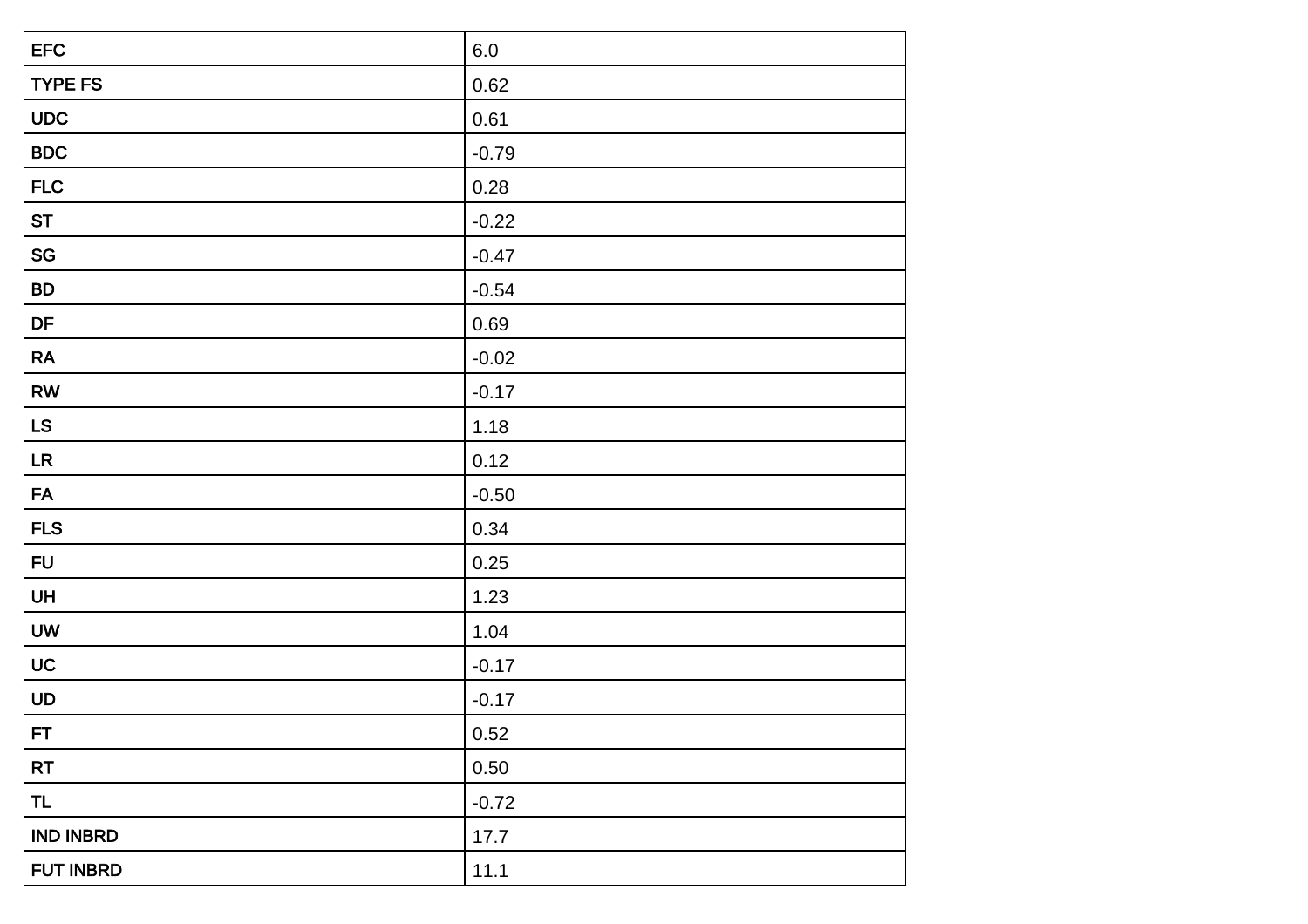| <b>NM\$ Reliability</b> | 76 |
|-------------------------|----|

| <b>Genetic Conditions</b> |                |
|---------------------------|----------------|
| HH1                       | $F^{**}$       |
| HH <sub>2</sub>           | $F^{**}$       |
| HH <sub>3</sub>           | $F^{**}$       |
| HH4                       | $F^{**}$       |
| HH <sub>5</sub>           | $F^{\ast\ast}$ |
| HH <sub>6</sub>           | $F^{\ast\ast}$ |
| <b>BLAD</b>               | $F^*$          |
| Chondrodysplasia          | <b>NR</b>      |
| Citrullinemia             | $F^*$          |
| <b>Factor XI</b>          | <b>NR</b>      |
| <b>CVM</b>                | $F^{\ast\ast}$ |
| <b>Brachyspina</b>        | $F^{**}$       |
| <b>Mulefoot</b>           | $F^{**}$       |
| <b>HCD</b>                | $0^*$          |
| <b>DUMPS</b>              | $F^*$          |
| Horn/Polled               | TP*            |
| <b>Recessive Red</b>      | EDED*          |
| <b>Dominant Red</b>       | $DRO^*$        |
| Beta Casein A/B           | N/A            |
| Beta Lactoglobulin        | AA*            |
| <b>Beta Casein A2</b>     | $A2/A2*$       |